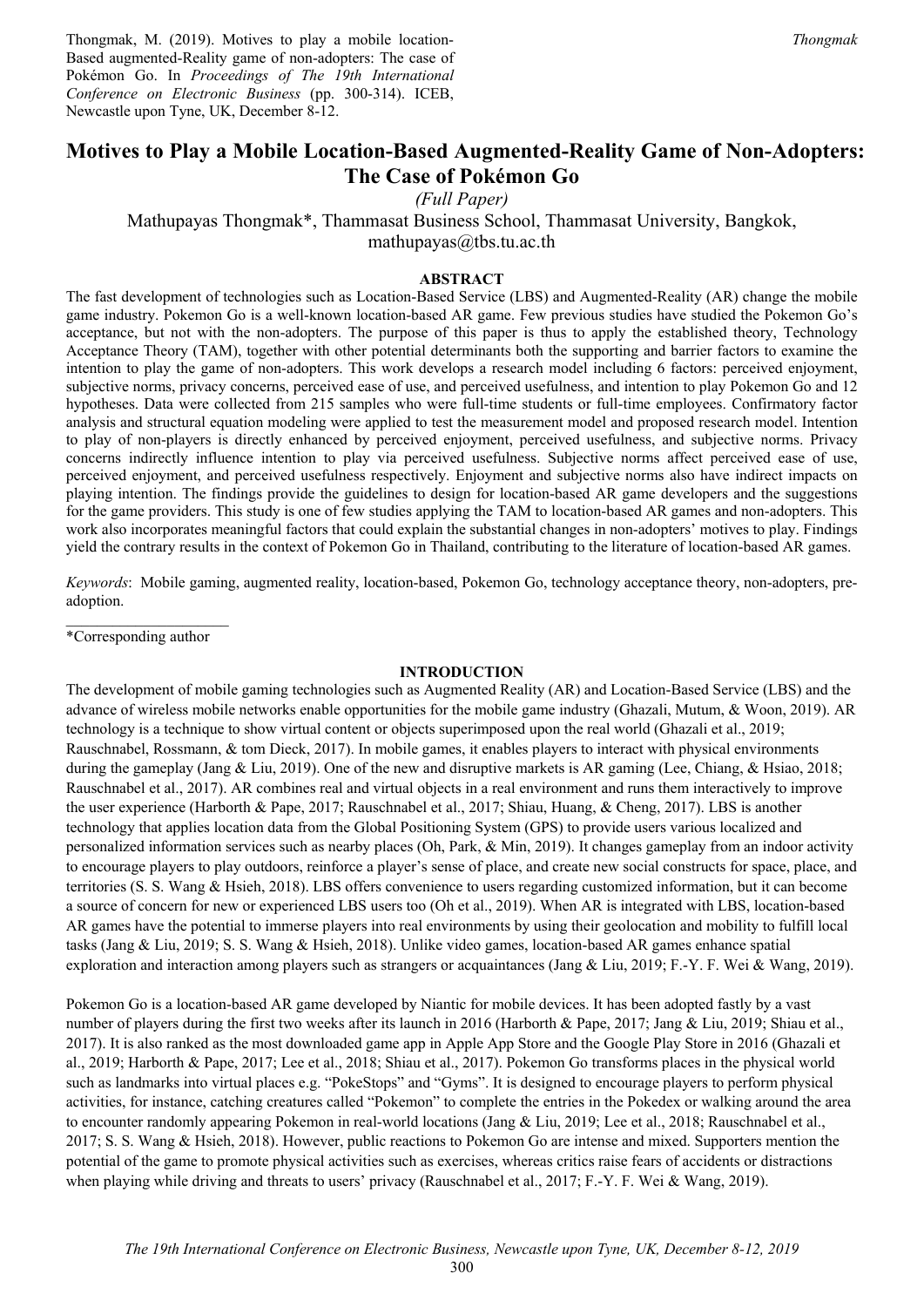Recent AR games create worldwide interests in the opportunities of AR game type, but consumer research in this domain is scarce (Rauschnabel et al., 2017). Therefore, technology acceptance research is needed to foster an understanding of how AR could fit an individual's daily life (Harborth & Pape, 2017). The Technology Acceptance Model (TAM) is a model developed to explain an individual's acceptance of Information Technology (IT) in the information systems (IS) fields. It can also be applied to understand a user's motivation and purpose to accept entertainment technology such as online games and social games (Hasan, Linger, Chen, Lu, & Wang, 2016; Yoon, Duff, & Ryu, 2013). However, few studies have been extended the application of TAM to location-based AR games. Little research has explored technology acceptance factors of Pokemon Go (Harborth & Pape, 2017). Moreover, only TAM may not sufficient to explain usage behaviors in the LBS context. It is necessary to add factors suitable for this specific context (Oh et al., 2019).

Pokemon Go affects the cognition and emotions of users in various ways (Shiau et al., 2017). Yet, little attention has been paid to factors that might facilitate players' enjoyment (S. S. Wang & Hsieh, 2018). Perceived enjoyment has a large impact on online game users' intention/ behavior, but how to enhance users' enjoyment and use of games has not been investigated adequately, particularly the game enjoyment and the social perspective (Hasan et al., 2016). Both benefits, risks, and social influences should be evaluated from the view of AR game players. Established theories are limited in the application to AR games because most of them neglect the risks that consumers incorporate in their decision making such as privacy risks (Rauschnabel et al., 2017). Privacy concern also affects a user's intention to use LBS and location-based Social Networking Services (SNSs) (Zhou, 2013).

LBS has not been widely used by consumers (Zhou, 2013). Also, many of the existing AR studies have focused on the behavior of users interacting with the technology or user behavior at the early stage (Harborth & Pape, 2017; Jang & Liu, 2019), so most research is conducted with adopters (game players) rather than non-adopters. Focusing on AR game users, but not non-users is also one of the limitations mentioned in the previous AR study (Rauschnabel et al., 2017). Several Pokemon Go's players have been lost, showing the decline of the game after its one-year release (Jang & Liu, 2019; Lee et al., 2018). Thus, the success of existing mobile games such as Pokemon Go and future mobile games depend on engaging more (new) players (Ghazali et al., 2019). Besides, many AR studies have a common sample bias towards some user groups such as younger males with a high level of education or college students not across the general population (Harborth & Pape, 2017; Shiau et al., 2017).

Therefore, the research purposes of this study are as follows. First, this study investigates the Pokemon Go non-adopters (nonplayers)' intention to play the game and their perceptions (perceived usefulness and perceived ease of use) according to the established TAM theory. Second, this study adds a social influence factor (subjective norms) and a risk-related factor (privacy concerns) to the TAM and examines the direct and indirect effects of these factors on non-players' intention to play the game. Third, this study includes an emotional factor (perceived enjoyment), investigates its direct and indirect influence on nonplayers' intention to play the game, and explores the impact of subjective norms and perceived ease of use on the perceived enjoyment, which has been relatively rarely investigated in the previous studies. Also, to decrease the bias of sample characteristics, this study collects data from non-players both in studying age and working age. Few studies explore the Pokemon Go adoption in Southeast Asian environments such as Thailand. To my knowledge, thus, this research is the first to investigate the location-based AR game adoption and corresponding perception of non-adopters of Pokemon Go in Thailand. The research findings could contribute new knowledge to the scant literature related to location-based AR gaming from Thai mobile users' perspectives.

### **LITERATURE REVIEW**

Rauschnabel et al. (2017) developed a comprehensive framework incorporating Uses and Gratification Theory (U&GT), technology acceptance, risk research, and flow theory to explain the drivers of gaming continuance and willingness to conduct in-app purchases. Findings showed that hedonic, emotional, and social benefits, and social norms drove consumer reactions, but physical risks impeded consumer reactions (Rauschnabel et al., 2017). Harborth and Pape (2017) explored the technology acceptance factors of Pokemon Go in Germany. Results pointed out that hedonic motivation (fun and pleasure) was the strongest driver of behavioral intention to play the game. Effort expectancy and habit yielded medium-sized effects on behavioral intention (Harborth & Pape, 2017). Shiau et al. (2017) conducted the study on the cognition and the consistency between emotions and the integration of Pokemon Go and reality using the Stimulus-Organism-Response (S-O-R) model. Findings indicated that information quality and virtual features significantly impacted the cognitive and emotional fit of users. The emotional fit had a significant effect on user satisfaction (Shiau et al., 2017). Kim, Lee, Cho, Kim, and Hwang (2018) explored the playing of Pokemon Go and the increase in players' physical activity. Results showed that self-efficacy (the will to exercise) insignificantly affected attitude towards the game and playing the game enhanced physical activity subconsciously and effectively (Kim et al., 2018). S. S. Wang and Hsieh (2018) examined the complexity of the link between Pokemon Go playing experience and players' affection towards their physical surroundings. Findings showed that perceived realism in terms

301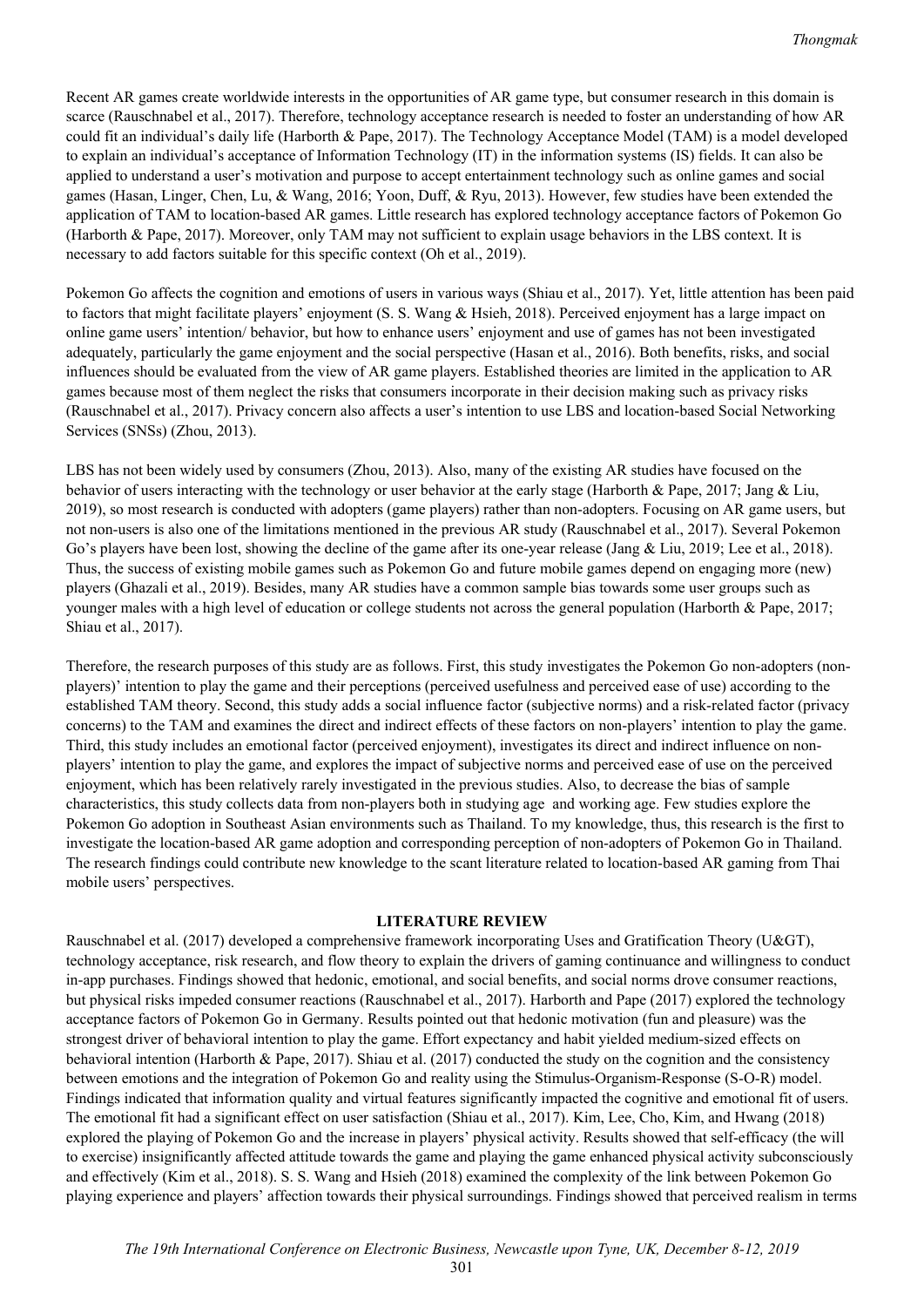of simulational realism, freedom of choice, integrated presence, and perceptual pervasiveness positively related to game enjoyment. Co-presence significantly increased game enjoyment, while perceived crowding decreased game enjoyment (S. S. Wang & Hsieh, 2018). Lee et al. (2018) examined the drivers of Pokemon Go's stickiness in Taiwan. A conceptual model to investigate its antecedents was developed based on flow theory and satisfaction. Results pointed out that flow and satisfaction had strong and direct impacts on the game's stickiness. Age, gender, platform, game experience, and in-app expenses also significantly influenced the stickiness. Telepresence, challenge, perceived control, curiosity, and concentration directly affected the flow, whereas perceived currency and responsiveness directly caused players' satisfaction (Lee et al., 2018).

Jang and Liu (2019) collected data from the Pokemon Go's players to explore the effects of gratifications and other contributing factors on continuance intention to play the game. Findings showed that content gratification in terms of catching Pokemon, process gratification in terms of entertainment, game knowledge, and achievement enhanced players' continuance usage intention )Jang & Liu, 2019). Ghazali et al. )2019( tried to identify the antecedents of players' continuance intention to play Pokemon Go and their in-app purchases. Results from Malaysia showed that enjoyment, network externalities, community involvement, and the need-to-collect increased the players' continuance intention. Flow and nostalgia also indirectly drove their continuance intention, which finally influenced their purchase intention )Ghazali et al., 2019(. K.-L. Hsiao, Lytras, and Chen (2019) investigated determinants of intention to purchase in Pokemon Go from players in Taiwan. The strong and direct predictors of in-app purchase intention were perceived value and satisfaction. Flow, design aesthetic, social self-expression, and good price directly impacted players' perceived value, while design aesthetic, reward, and the perceived value directly influenced their satisfaction )K.-L. Hsiao et al., 2019). F.-Y. F. Wei and Wang )2019( explored the relationships between the gaming activities of Pokemon Go's players, their willingness to communicate, and their likelihood to participate in exercises. Results pointed out that playing the game could increase the likelihood that players would engage in exercises. There was also a positive relationship between exercises during the gameplay and players' willingness to communicate with others )F.-Y. F. Wei & Wang, 2019(. Shin (2019) explored the game-playing experience and its impacts on attitude towards AR games and satisfaction with the game. Findings showed that confirmation affected satisfaction together with hedonism and utility. Confirmation was driven by the quality factors that were immersion, flow, and presence )Shin, 2019).



**HYPOTHESES AND RESEARCH MODEL** 

Figure 1: Research model

Figure 1 presents the research model and the proposed hypotheses.

### **Perceived Enjoyment**

Enjoyment refers to the degree to which conducting an activity is perceived as fun and pleasurable in its rights (Ghazali et al., 2019; Hasan et al., 2016). Perceived enjoyment is an intrinsic motivation for online game playing (C.-C. Hsiao & Chiou, 2012; Park, Baek, Ohm, & Chang, 2014; Xu, 2014). Intrinsic motivation is the pleasure and entertainment of conducting a behavior (Hasan et al., 2016). Entertainment is a part of process motivation. It is a strong determinant of intention to play online games and players' intention to continue playing Pokemon Go (Jang & Liu, 2019). Perceived enjoyment is a type of hedonic value influencing a person's attitude and intention to use IT. Hedonic experience is a significant driver of attitude towards playing an online game, Massively Multiplayer Online Game (MMOG), and SNSs (Hasan et al., 2016; C.-C. Hsiao & Chiou, 2012; H.-H.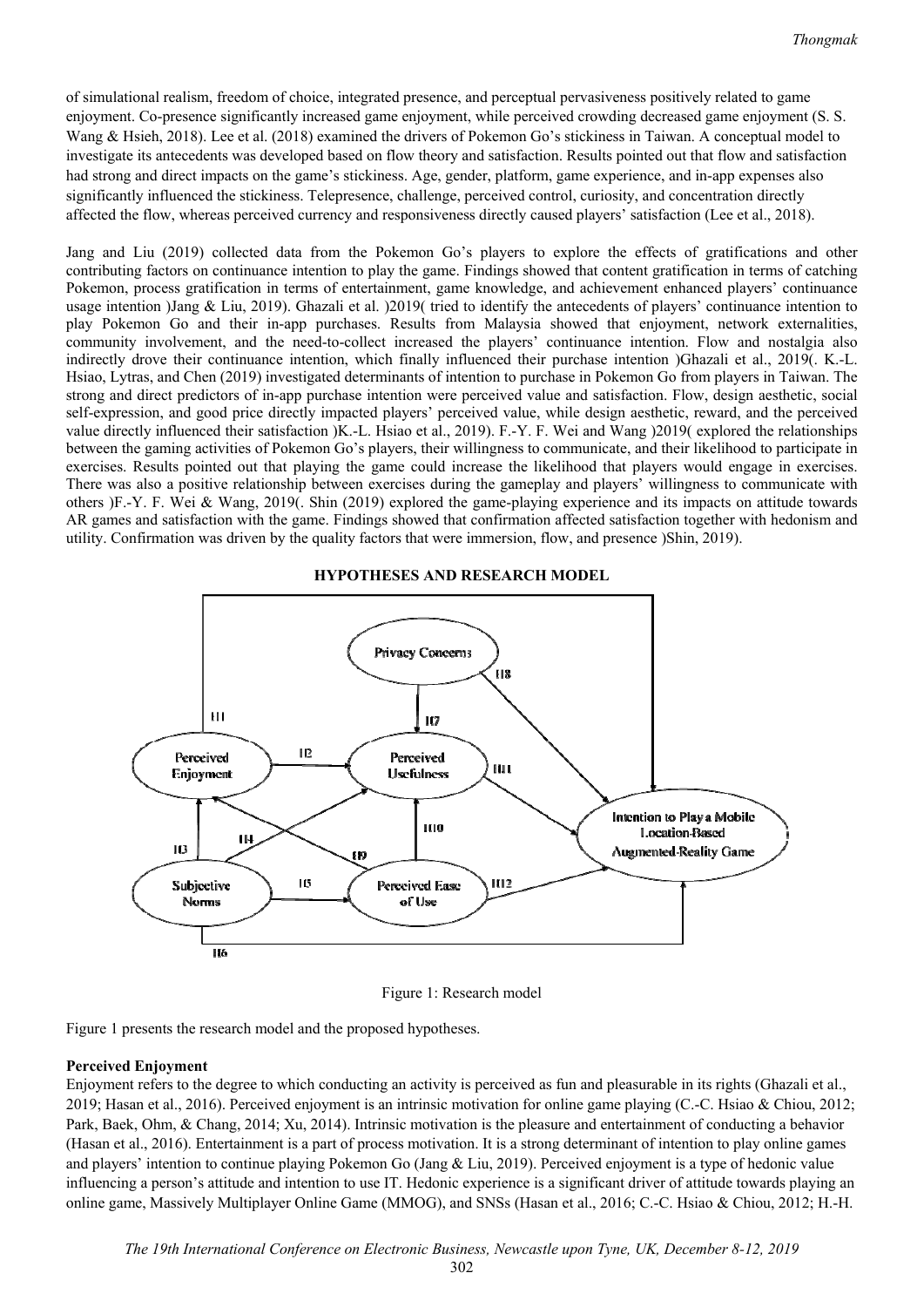Lin, Wang, & Chou, 2012). Hedonic outcome expectations e.g. enjoyment from use experience significantly raise continuance intention to play online games (Chang, Liu, & Chen, 2014). Enjoyment is also a part of the flow, which happens when individuals are fully immersed in an activity and enjoying the experience, e.g. flow experience from social media usage (Lee et al., 2018). Flow significantly increase the confirmation of AR games (Shin, 2019). According to literature studies, perceived enjoyment is a strong predictor of users' behavioral intention in various online environments such as blog usage, users' engagement in m-commerce activities, online games (Ghazali et al., 2019) and a determinant of playing loyalty in the mobile game context (Lee et al., 2018). Perceived enjoyment significantly influences attitude towards the mobile game and online games, which significantly positively drive its intention/ actual behavior to play the games (Alzahrani, Mahmud, Ramayah, Alfarraj, & Alalwan, 2017; Hamari & Keronen, 2017; Liu & Li, 2011; Yoon et al., 2013). Perceived enjoyment of mobile gaming from students in South Africa is significantly related to their attitude towards mobile gaming that later significantly impacts students' mobile gaming continuance intention (Chinomona, 2013). It also significantly enhances attitude towards playing Mobile Broadband Wireless Access (MBWA) games (Ha, Yoon, & Choi, 2007). Perceived enjoyment has a significant positive effect on attitude towards mobile AR gameplay, which has a significant and positive effect on the intention to continue playing AR games (Rauschnabel et al., 2017). Perceived enjoyment has a significant and positive effect on a user's intention to use advanced mobile services (Verkasalo, López-Nicolás, Molina-Castillo, & Bouwman, 2010). It also increases users' intention to play games (Hamari & Keronen, 2017), physical tennis games (H.-H. Lin et al., 2012), online game (Yoon et al., 2013), social games (Hasan et al., 2016), Social Networking Games (SNG) (Park et al., 2014; Xu, 2014), and mobile games (Merikivi, Tuunainen, & Nguyen, 2017). Enjoyment significantly positively affects continuance intention to play Pokemon Go, which significantly positively impacts in-app purchase intention (Ghazali et al., 2019). Perceived enjoyment significantly enhances actual online game playing as well (Alzahrani et al., 2017). Thus, the following hypothesis is formulated:

**Hypothesis 1.** There is a positive relationship between perceived enjoyment and intention to play a mobile location-based augmented-reality game.

Emotional fit has a significant impact on game players' satisfaction (Shiau et al., 2017). The pleasure of using AR games significantly improve users' satisfaction (Shin, 2019). Perceived enjoyment has been found to be a significant determinant of various IT innovations such as mobile games. It is also an important driver of the use of hedonic systems (Liu & Li, 2011). Enjoyment and perceived usefulness are strongly related in various game contexts (Hamari & Keronen, 2017). Literature research found that perceived enjoyment as an intrinsic motivation has a positive impact on perceived usefulness as an extrinsic motivation (Liu & Li, 2011; S. S. Wang & Hsieh, 2018). Perceived enjoyment significantly increase perceived usefulness in mobile games under the mobile broadband wireless access environment (Ha et al., 2007). It significantly enlarges the perceived usefulness of mobile games as well (Liu & Li, 2011). Thus, the following hypothesis is offered:

**Hypothesis 2.** There is a positive relationship between perceived enjoyment and perceived usefulness.

# **Subjective Norms**

Social factors profoundly affect users' behavior. Social influence is vital for shaping an individual's behavior. For example, social norms as one of the social influences affect players' attitude and intention in online games. Social influence is proposed as a moderator of the association between player-technology fit and enjoyment (Fang & Zhao, 2010). Social norms are also called as subjective norms or social influence (Verkasalo et al., 2010). Subjective norms are an influential person supporting or objecting behaviors, which impacts an individual's cognition (H.-Y. Lin & Chiang, 2013). Social norms have a significant and positive impact on perceived enjoyment in advanced mobile services (Verkasalo et al., 2010). Social interaction is a factor determining the enjoyment of players, which in turn significantly affects players' intention to play (Ghazali et al., 2019). Social supports in SNG help players fulfilling their needs and allowing good times to be shared with others. This could increase the players' enjoyment. Social interaction significantly positively impacts enjoyment received from Pokemon Go (Ghazali et al., 2019) and social games (Hasan et al., 2016). Accordingly, the following hypothesis is proposed:

**Hypothesis 3.** There is a positive relationship between subjective norms and perceived enjoyment.

An individual's behavior is driven by the extent to which he/ she believes other people's opinions that he/ she has to, will be, and able to use technology (Verkasalo et al., 2010). Social value significantly influences the overall perceived value in Pokemon Go (K.-L. Hsiao et al., 2019). According to literature research, social norms or subjective norms have a direct influence on perceived utility. In TAM-II, they are also assumed to have a direct impact on Perceived Usefulness (PU) and an indirect impact on people's intention via PU, for instance, in the context of advanced wireless Internet (H.-Y. Lin & Chiang, 2013; Verkasalo et al., 2010). Social norms are proposed to positively relate to perceived usefulness in online games (H.-Y. Lin & Chiang, 2013). They also significantly increase the perceived usefulness of advanced mobile services (Verkasalo et al., 2010) and online games (Fan, Gu, Suh, & Lee, 2012). A person's behavior and thinking are influenced by others such as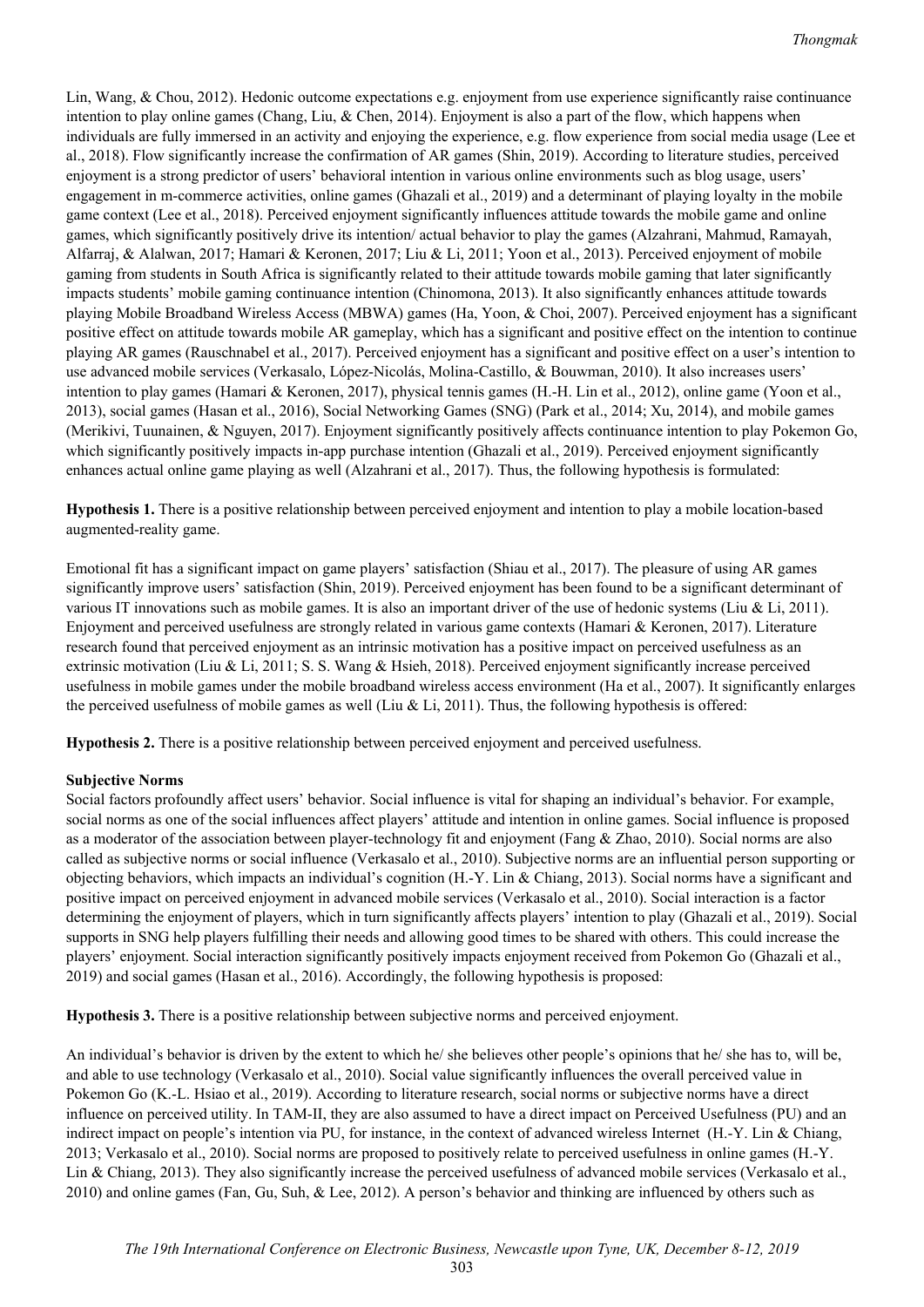friends, family, and colleagues. An individual who has less knowledge and experience about specific technology would more heavily rely on people around them (Fan et al., 2012). According to the Diffusion of Innovation (DOI) theory, early majority adopters could be persuaded to use an innovation by providing them the evidence of the system's effectiveness and success stories from opinion leaders. Late majority adopters believe when many people have tried and used an innovation successfully, while laggards need the demonstration of innovation and pressure from their peers and other adopters (Stair & Reynolds, 2017). Hence, the following hypotheses are examined:

**Hypothesis 4.** There is a positive relationship between subjective norms and perceived usefulness.

**Hypothesis 5.** There is a positive relationship between subjective norms and perceived ease of use.

According to the Theory of Reasoned Action (TRA), a person's intention is influenced by his/ her subjective norms and attitude (Harborth & Pape, 2017; Hasan et al., 2016). A large number of literature studies confirm that social norms positively affect the use of technology and media (Rauschnabel et al., 2017). Most Pokemon Go players (74 percent) prefer playing the game with others such as friends or acquaintances more than playing alone, so social gratification of a mobile AR game is proposed to positively impact players' intention to continue playing the game (Jang & Liu, 2019). Social norms are proposed to have a positive effect on behavioral intention in the context of Pokemon Go (Harborth & Pape, 2017). Social norms have significant influences on intention to use LBS (Mao & Zhang, 2014; Zhou, 2012), behavioral intention to play online games (H.-Y. Lin & Chiang, 2013), user's intention to play online games (Fan et al., 2012), continuance intention to play online games (Chang et al., 2014), continuance intention to play SNG (Xu, 2014), user's intention to play social games (Hasan et al., 2016), intention to continue playing Pokemon Go, in-app purchase intention (Rauschnabel et al., 2017), mobile SNS continuance usage in China (Zhou & Li, 2014), actual online game playing (Alzahrani et al., 2017). Therefore, the following hypothesis is offered:

**Hypothesis 6.** There is a positive relationship between subjective norms and intention to play a mobile location-based augmented-reality game.

# **Privacy Concerns**

The perceived risk significantly negatively associates with the perceived usefulness of LBS (Oh et al., 2019). Privacy risk is the potential losses from personal information disclosure by third parties without users' knowledge. Privacy risk could affect perceived usefulness and lower users' expectations toward future outcomes, decreasing perceived utility. Literature research indicates that perceived risk decreases the performance expectancy of mobile banking. Privacy risk significantly negatively impacts the perceived usefulness of LBS (Zhou, 2013). Perceived privacy in terms of collection, error, unauthorized second use, and improper access is related to the perceived usefulness of LBS (Junglas & Spitzmuller, 2005). Many mobile and online games force their players to disclose personal information before gameplay and collect meta-information such as the IP address of players. Location-based mobile games are susceptible to fear of privacy risks. Accessing personal and meta-information could induce privacy concerns among users and negatively affect the value of games (Hamari, Malik, Koski, & Johri, 2019). The majority of Internet users (more than 50 percent) express their concerns with information privacy (Mousavizadeh & Kim, 2015). Privacy concerns represent an individual's perception of how his/ her personal information is being used. Privacy concerns have an indirect effect on user behavior through perceived usefulness as a mediator (Ofori, Larbi-Siaw, Fianu, Gladjah, & Boateng, 2016). Based on the preceding supports, the following hypothesis is presented:

**Hypothesis 7.** There is a negative relationship between privacy concerns and perceived usefulness.

Privacy risk is proposed to negatively affect attitude towards playing Pokemon Go (Rauschnabel et al., 2017). Privacy risk significantly negatively associated with the continuous usage intention of LBS because disclosing personal information by LBS could bring users uncertainty and potential losses (Zhou, 2013). Literature studies indicate that privacy concerns are one of the biggest obstacles to Internet use (Zhao, Lu, & Gupta, 2012). Privacy concerns are proposed to be negatively related to usage intention of LBS (Zhou, 2012) and the reuse intention of Pokemon Go (Hamari et al., 2019). Specific Concerns for Information Privacy (CFIP), general CFIP, and perceived privacy risk are proposed to have a negative impact on the intention to provide information for transactions (Li, 2011). Concerns for information privacy is proposed to negatively affect intention to use LBS (Mao & Zhang, 2014). Privacy concerns significantly negatively link to disclose location-related information in LBS usage (Zhao et al., 2012), continuance usage of mobile SNS (Zhou & Li, 2014), and continuance usage of LBS (Zhou, 2016). Hence, the following hypothesis is given:

**Hypothesis 8.** There is a negative relationship between privacy concerns and the intention to play a mobile location-based augmented-reality game.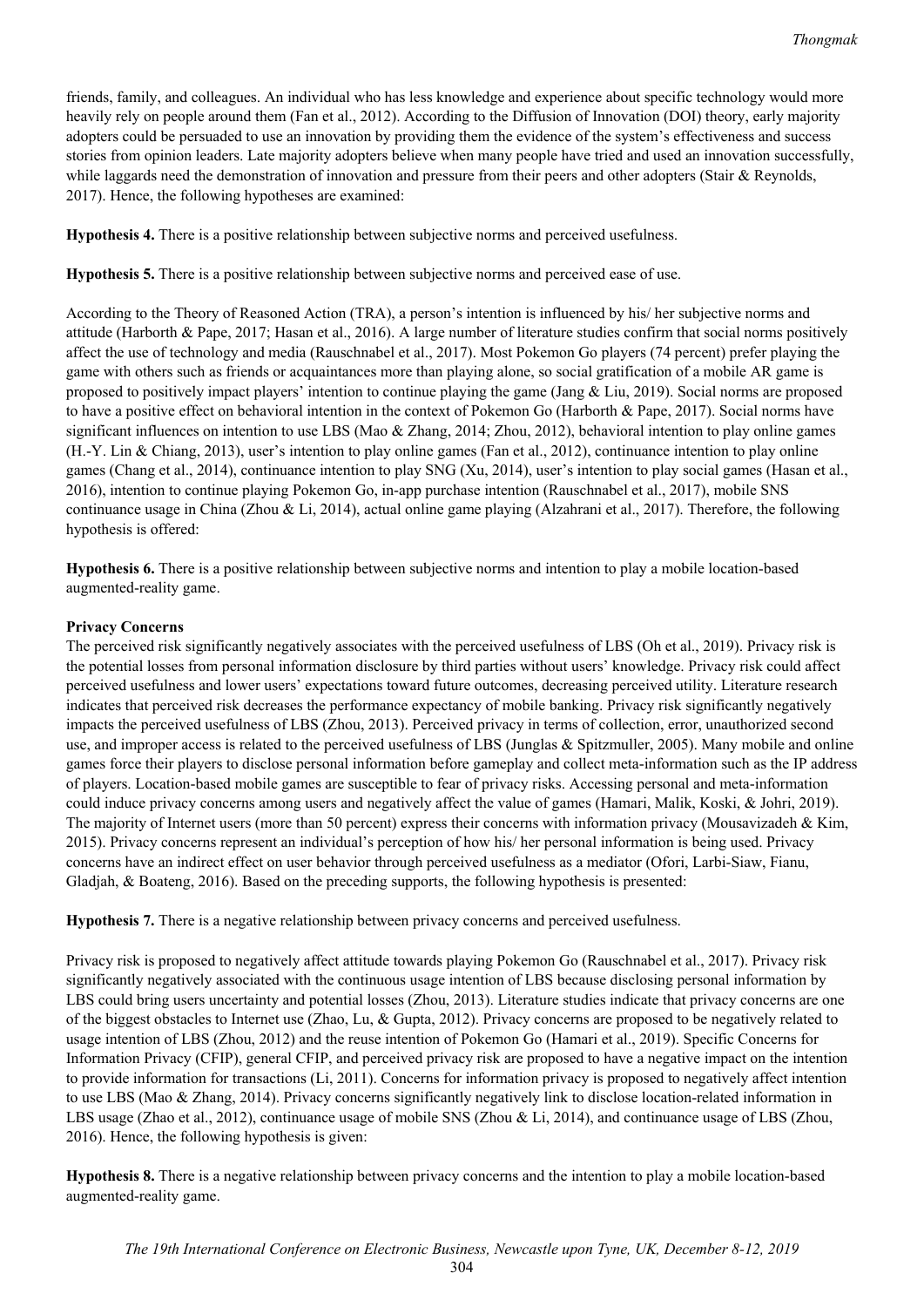# **Perceived Usefulness And Perceived Ease Of Use**

Perceived ease of use is the degree that a user of a specific technology feels free from engaging in mental and physical efforts. Literature research supports the positive relationship between perceived ease of use and enjoyment such as in the contexts of mobile services, mobile games, and Internet services. There is also a positive association between intrinsic motivation i.e. enjoyment and perceived ease of use in the self-efficacy theory (Park et al., 2014). Self-efficacy indirectly affects perceived enjoyment through perceived ease of use (L. Wei & Zhang, 2008). Perceived ease of use is strongly related to the enjoyment of games (Hamari & Keronen, 2017). Perceived ease of use significantly positively impacts perceived enjoyment of the Internet (L. Wei & Zhang, 2008), Mobile Social Networking Games (M-SNGs) (Park et al., 2014), mobile games (Ha et al., 2007; Merikivi et al., 2017), and Pokemon Go (Kim et al., 2018). Mobile games, which are perceived as difficult to use, could make a user's time does not pass enjoyable (Ha et al., 2007; Merikivi et al., 2017). Students feel less enjoyment if using the Internet is too difficult for them too (L. Wei & Zhang, 2008). Moreover, perceived ease of use has a positive influence on perceived enjoyment in hedonic systems and physical tennis games (H.-H. Lin et al., 2012). Therefore, the following hypothesis is developed:

**Hypothesis 9.** There is a positive relationship between perceived ease of use and perceived enjoyment.

Attitude towards playing Pokemon Go and behavioral intention to continue playing the game and conduct in-app purchases are expected to be driven by benefits such as hedonic benefit and emotional benefit (Rauschnabel et al., 2017). Utilitarian outcome expectations significantly increase continuance intention to play online games (Chang et al., 2014). Utility while using AR games significantly enhances players' satisfaction (Shin, 2019). Users with high cognitive absorption may agree with the positive association between technology usefulness and willingness to engage in new technology (Chang et al., 2014). Perceived usefulness significantly positively affects attitude towards playing online games, which significantly positively impacts the intention to play online games (Yoon et al., 2013). Playing intention of games such as online games is significantly driven by perceived usefulness (Fan et al., 2012; Hamari & Keronen, 2017; H.-Y. Lin & Chiang, 2013). Perceived usefulness significantly positively affects intention to use LBS (Mao & Zhang, 2014), continuance usage of LBS (Zhou, 2013), and LBS app connectedness (Oh et al., 2019). Students' perceived mobile games easy to play are significantly positively related to their continuance intention to play mobile games in South Africa (Chinomona, 2013). Perceived ease of use is proposed to positively influence attitude towards playing online games (Yoon et al., 2013). Perceived ease of use of M-SNGs and mobile game significantly raise users' attitude towards the games, which later significantly enhance users' intention to use the games (Liu & Li, 2011; Park et al., 2014). Perceived ease of use directly influences behavioral intention to play online games (Fan et al., 2012; H.-Y. Lin & Chiang, 2013) and location-based services (Mao & Zhang, 2014). According to TAM, behavioral intention is influenced by an individual's attitude towards using technology, perceived usefulness, and perceived ease of use. Subjective perceptions regarding a system's ease of use directly influence a person's overall attitude and perceived usefulness as well (Harborth & Pape, 2017). Perceived ease of use is proposed to be a positive driver of the perceived usefulness of mobile games (Liu & Li, 2011) and online games (Yoon et al., 2013). Perceived ease of use is significantly positively related to perceived usefulness of online games (Fan et al., 2012; H.-Y. Lin & Chiang, 2013), mobile games under Mobile Broadband Wireless Access (MBWA) environment (Ha et al., 2007), and LBS application (Oh et al., 2019). Perceived ease of use has a high path coefficient between it and perceived usefulness (Hamari & Keronen, 2017). As such, the following hypotheses are posited:

**Hypothesis 10.** There is a positive relationship between perceived ease of use and perceived usefulness.

**Hypothesis 11.** There is a positive relationship between perceived usefulness and intention to play a mobile location-based augmented-reality game.

**Hypothesis 12.** There is a positive relationship between perceived ease of use and intention to play a mobile location-based augmented-reality game.

# **METHOD**

# **Research Instrument Development**

A survey was conducted to test the proposed model since the survey method is best for obtaining personal and social facts, beliefs and attitudes, and could expand the application of research findings (Kerlinger, 1973). An online questionnaire, written in Thai, was developed to collect data. The questionnaire contained the following sections: a section describing about the target samples and the definitions of LBSs and the description about Pokémon Go, a section exploring game perceptions i.e. perceived enjoyment, subjective norms, perceived usefulness, and perceived ease of use, a section investigating privacy concerns, and a section about participants' demographic characteristics, the frequency of using mobile Internet, and game preferences. Measurement items were adapted from previous research to measure the constructs to enhance the validity of the construct measures. Some items were reworded to fit the mobile location-based AR game (Pokemon Go) context. The example of measurement items and sources for each construct were described in Table 1. All items were assessed using a five-point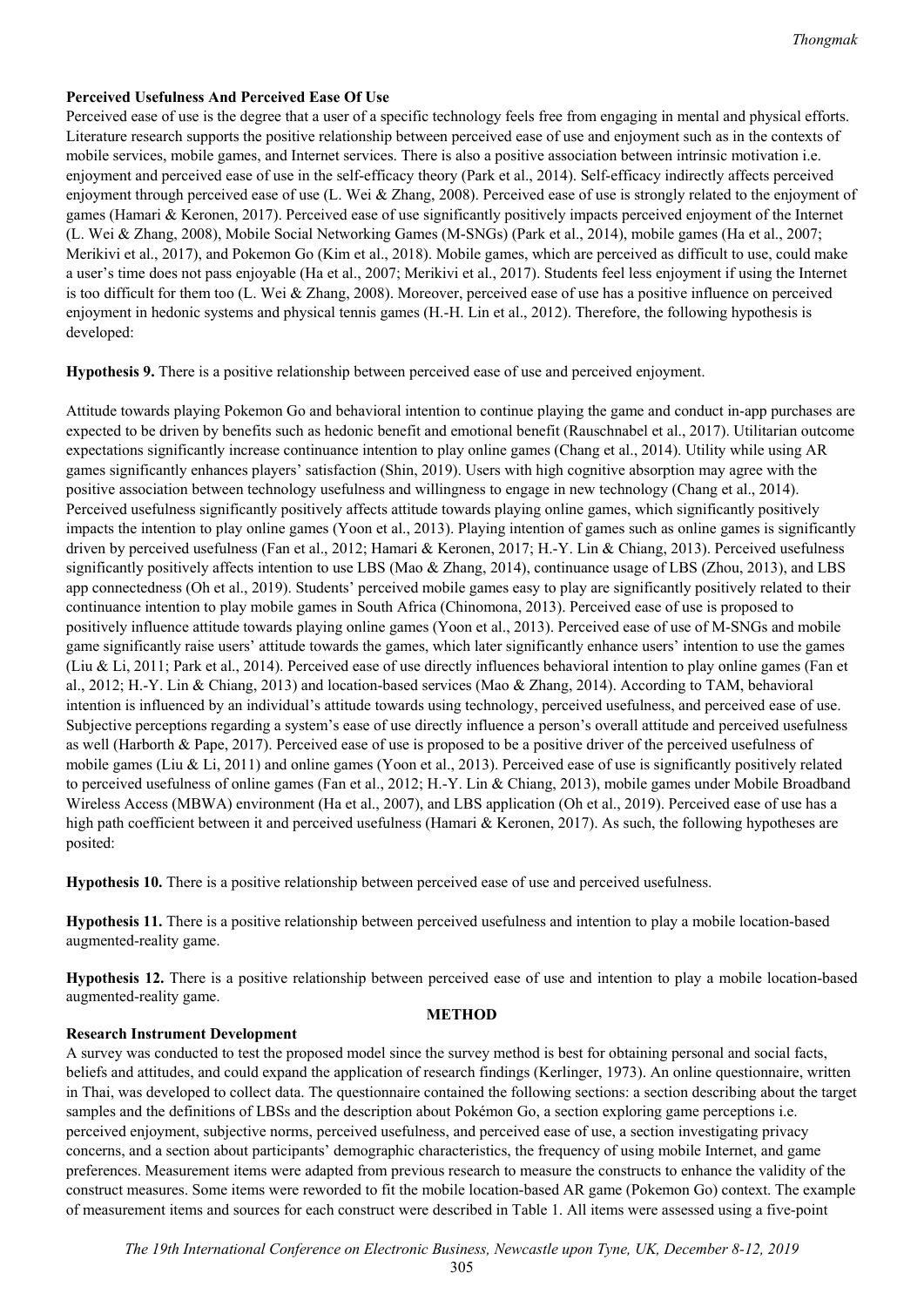Likert scale. Generally, other variables such as age, gender, education, and so on were measured using a single-item measure. According to the initial assessment of the measurement model e.g. factor analysis, two items were used to measure each construct. Ultimately, twelve items were retained for further analysis with good internal consistency. All factors' Cronbach's α were ranging from 0.857 to 0.970.

| Construct                | Example Item                                                                                                                                                                                                      | Sources                                                                                                |
|--------------------------|-------------------------------------------------------------------------------------------------------------------------------------------------------------------------------------------------------------------|--------------------------------------------------------------------------------------------------------|
|                          |                                                                                                                                                                                                                   |                                                                                                        |
| Perceived                | Please rate your perceptions regarding these sentences $(1 -$ strongly                                                                                                                                            | (Chong, 2013; H. - Y. Wang, Liao, &                                                                    |
| enjoyment                | disagreed $5$ – strongly agreed): I would have fun playing this game.                                                                                                                                             | Yang, 2013)                                                                                            |
| Subjective<br>norms      | Please rate your perceptions regarding these sentences $(1 - \text{strongly})$<br>disagreed $5$ – strongly agreed): People or peers important to me<br>would support my play of this game.                        | (Hsu, Chang, Lin, & Lin, 2015;<br>Pihlström, 2008; H. -Y. Wang et al.,<br>2013)                        |
| Privacy<br>concerns      | In general, please indicate your concerns regarding that your<br>personal information can become available to someone without<br>your knowledge. (1 - not at all concerned 5 - extremely concerned)               | (Ho, Chen, & Luo, 2015; Krasnova &<br>Veltri, 2010)                                                    |
| Perceived<br>usefulness  | Please rate your perceptions regarding these sentences $(1 - \text{strongly})$<br>disagreed $5 -$ strongly agreed): I would find this game useful in my<br>life.                                                  | Chong, 2013; Oghuma, Libaque-<br>Saenz, Wong, & Chang, 2016; H. -Y.<br>Wang et al., 2013)              |
| Perceived<br>ease of use | Please rate your perceptions regarding these sentences $(1 -$ strongly<br>disagreed $5$ – strongly agreed): I would find it easy to control this<br>game to do what I want it to do, not require a lot of effort. | (Huang & Liao, 2015; Yongqiang Sun,<br>Wang, Shen, & Zhang, 2015; YY Sun,<br>Zhao, Jia, & Zheng, 2015) |
| Intenton<br>to<br>play   | Please rate your perceptions regarding these sentences $(1 - \text{strongly})$<br>disagreed $5$ – strongly agreed): I have the intention to play this<br>game in the future.                                      | (Ho et al., 2015; Pihlström, 2008; Turel,<br>Serenko, & Bontis, 2010)                                  |

### **Data Collection And Samples**

This study is a sub-project of a project titled POKEMON GO. The data were gathered using a non-probability quota sampling method using an online survey. The online survey was deemed appropriate to access the target samples because of the nature of online mobile games (Ghazali et al., 2019). As this study concerns the perceptions of non-adopters, the targeted respondents were current non-players of Pokemon Go. Harborth and Pape (2017) emphasize that several AR studies include only students as participants or young males with a high level of education. This could limit the validity of the findings and generate drawbacks. To decrease a common sample bias of AR studies in the literature and to increase the generalization of findings to various non-adopter groups, this study collected data from both full-time students (age less than or equal 25 years old) and fulltime employees (age more than or equal 20 years old) who did not play Pokémon Go. The online survey was distributed to participants by the research assistant team. A total of 215 questionnaires were collected (108 full-time students and 107 fulltime employees as non-adopters) and were ready for further analysis. The sample size was exceeded than the rule of thumb of 5 respondents per variable (Bentler & Chou, 1987).

#### **RESULTS**

#### **Demographics Of The Respondents**

Descriptive statistics of respondents are presented in Table 2. For gender breakdown, 43.3 percent of the respondents were male and 56.7 percent were female. For the studying-age non-players, 46.3 percent of them were male, whereas 53.7 of them were female. For the working-age non-players, 40.2 percent of them were male, while 59.8 percent of them were female. The average age of all respondents was 26 years old. The average age of the non-playing student group was 21 and the average age of the non-playing employee group was 31. The gender breakdown was different from the study of Ghazali et al. (2019), Shiau et al. (2017), and Lee et al. (2018) regarding Pokemon Go in terms of the proportion of males and females, but the respondents' ages were quite similar to the study of Ghazali et al. (2019) and Lee et al. (2018) in terms of overall samples and the study of (Shiau et al., 2017) in terms of non-player student group. The distribution of gender in this study was also conformed to the study of Harborth and Pape (2017) regarding Pokemon Go, which the players in their study were mainly women. In the study of Harborth and Pape (2017), the age distribution of players was quite skewed, with more younger users, but the age of respondents was quite distributed from studying age to working age in this study. All respondents in this study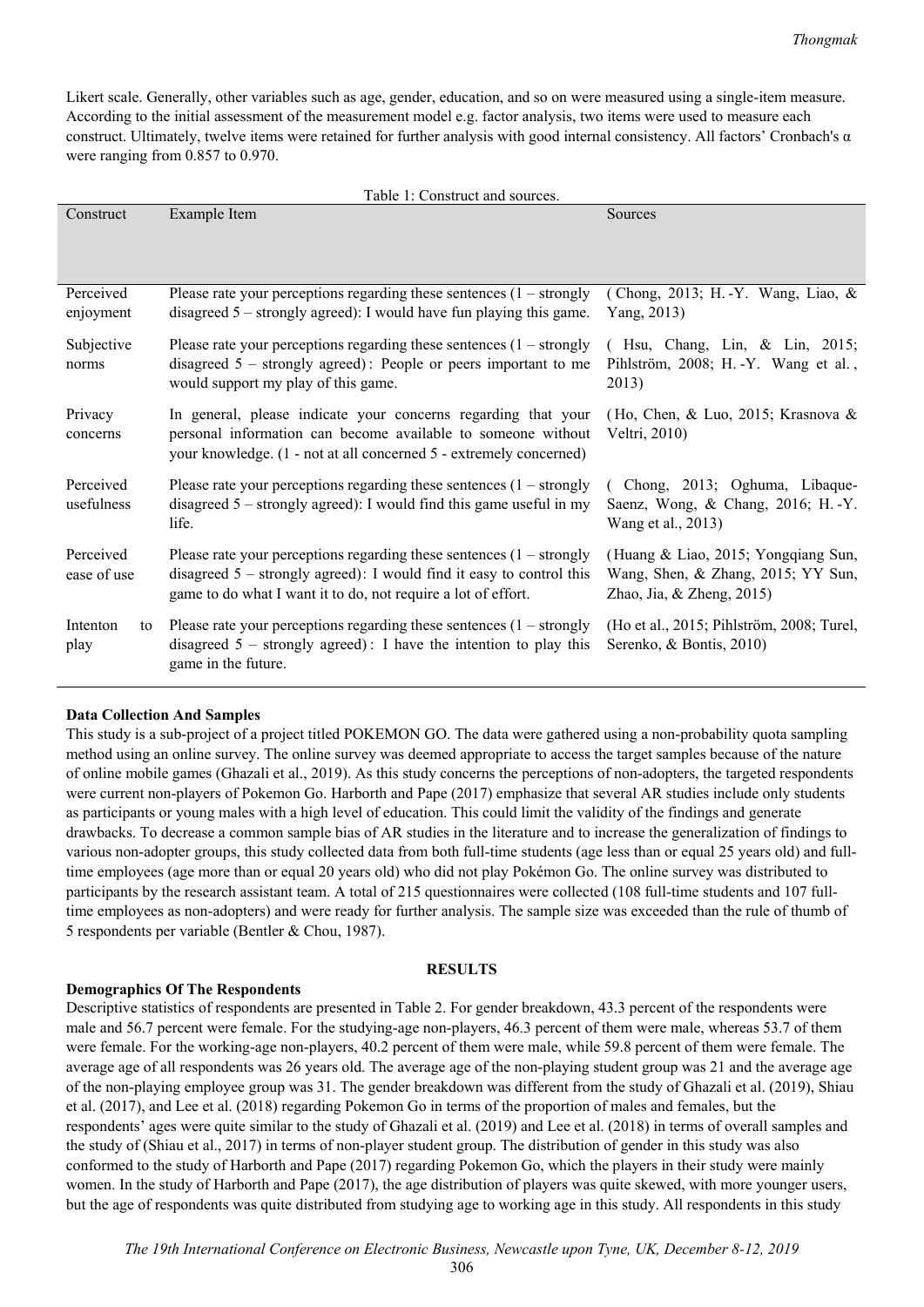mainly received or studied in the Bachelor's degree (74.9 percent of all non-players, 93.5 percent of studying-age non-players, and 56.1 percent of working-age non-players, conforming to the study of Lee et al. (2018) particularly the student group. Nonplayers used mobile Internet normally 8 hours per day and averagely 6-7 days per week. The most favorite game type that overall non-players playing was Action/ Adventure/ Arcade (40.9 percent). Top-three game types played by full-time students were Action/ Adventure/ Arcade, Educational, and Role Playing/ Simulation/ Strategy respectively, whereas top-three game types played by full-time employees were Action/ Adventure/ Arcade, Role Playing/ Simulation/ Strategy, and Sports/ Racing.

| Table 2: Participants demographics.                  |                    |                     |                  |  |
|------------------------------------------------------|--------------------|---------------------|------------------|--|
| Demographic Characteristics                          | Full-time Students | Full-time Employees | All Participants |  |
|                                                      | N(%)               | N(%)                | N(%)             |  |
| Gender                                               |                    |                     |                  |  |
| Male                                                 | 50 (46.3%)         | 43 (40.2%)          | 93 (43.3%)       |  |
| Female                                               | 58 (53.7%)         | 64 (59.8%)          | 122(56.7%)       |  |
| Total                                                | 108                | 107                 | 215              |  |
| Average Age                                          | 21                 | 31                  | 26               |  |
| Education (Studying/Received)                        |                    |                     |                  |  |
| Lower than Bachelor Degree                           | $7(6.5\%)$         | $7(6.5\%)$          | $14(6.5\%)$      |  |
| <b>Bachelor Degree</b>                               | 101 (93.5%)        | $60(56.1\%)$        | 161 (74.9%)      |  |
| Master Degree                                        | $0(0.0\%)$         | 39 (36.4%)          | 39 (18.1%)       |  |
| Doctoral Degree                                      | $0(0.0\%)$         | $1(0.9\%)$          | $1(0.5\%)$       |  |
| Total                                                |                    |                     |                  |  |
| Average Amount of Using Mobile Internet (hours/day)  | $\,8\,$            | $\,8\,$             | $8\,$            |  |
| Average amount of Using Mobile Internet (days/ week) | 6                  | 7                   | $\tau$           |  |
| Other Game Types Playing                             |                    |                     |                  |  |
| Action/ Adventure/ Arcade                            | 40 (37.0%)         | 48 (44.9%)          | 88 (40.9%)       |  |
| Board/ Card/ Casino                                  | $7(6.5\%)$         | $21(19.6\%)$        | 28 (13.0%)       |  |
| Educational                                          | 38 (35.2%)         | 20(18.7%)           | 58 (27.0%)       |  |
| Music                                                | $12(11.1\%)$       | $15(14.0\%)$        | 27 (12.6%)       |  |
| Sports/Racing                                        | $32(29.6\%)$       | $26(24.3\%)$        | 58 (27.0%)       |  |
| Role Playing/ Simulation/ Strategy                   | 33 (30.6%)         | 38 (35.5%)          | 71 (33.0%)       |  |
| Trivia/ Word/ Puzzle                                 | 31(28.7%)          | 24 (22.4%)          | 55 (25.6%)       |  |
| Total                                                | $108(100.0\%)$     | 107 (100.0%)        | 215 (100.0%)     |  |

# **Confirmatory Factor Analysis**

Table 4 presents the means and standard deviations of the constructs. Privacy concerns had the highest mean, whereas perceived usefulness had the lowest standard deviation. Because the respondents were non-adopters, intention to play had the lowest mean. In terms of supporting factors, perceived ease of use, subjective norms, and perceived enjoyment had greater means and higher standard deviations, compared to perceived usefulness. This showed that non-players had a lower interest to play the game, although they perceived that the game was easy to play. Non-players were concerned about privacy as well. The data were firstly processed by evaluating internal consistency, reliability, convergent validity, and discriminant validity and conducting a confirmatory factor analysis to validate the measurement model.

307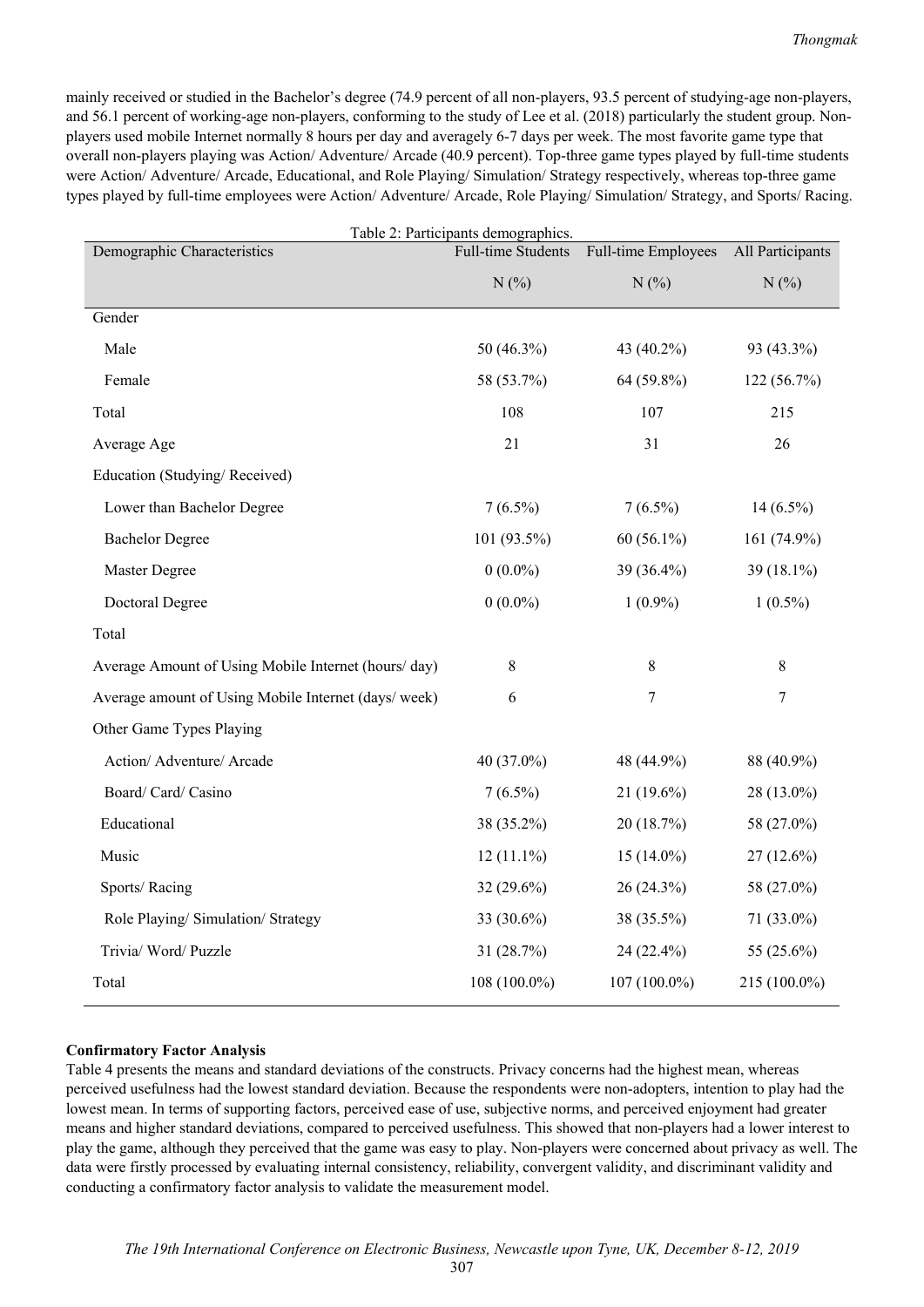In terms of internal consistency and reliability, Internal Consistency Reliability )ICR( measurements which were Cronbach's α and the Composite Reliability )CR( were assessed. The value of both measurements should the acceptable reliability threshold of 0.7 and 0.8, satisfying ICR )Fornell & Larcker, 1981; Harborth & Pape, 2017). As shown in Table 3, Cronbach's alpha values and CR values of all constructs were above the acceptable thresholds. Considering convergent validity, it showed the effectiveness of questionnaire items that reflected corresponding factors )Lee et al., 2018(. Factor loadings of all indicators were greater than 0.8, exceeding the ideal threshold of 0.7 )Fornell & Larcker, 1981; Hair & Tatham, 1998; Shiau et al., 2017). The Average Variance Extracted )AVE( of all constructs were ranging from 0.751 to 0.942. They had higher values than the acceptable threshold of 0.5, which indicated that the construct explains at least half of the variance of the indicators, ensuring convergent validity )Fornell & Larcker, 1981; Harborth & Pape, 2017; Lee et al., 2018). Discriminant validity was evaluated by the approach that the square root of the AVE of a single construct should be larger than the correlation with other constructs )Fornell & Larcker, 1981). Table 3 showed that all values of the square root of the AVE on the diagonal were larger than the correlations with other constructs, demonstrating discriminant validity. Confirmatory factor analysis was applied to test the measurement model to assess the model fit of the research data. The following fit indicators were explored: the ratio of Chisquare statistics to degree of freedom )χ2/df(, Goodness of Fit )GFI(, Adjusted Goodness of Fit )AGFI(, Normed Fit Index )NFI(, Non-Normed Fit Index )NNFI(, Comparative Fit Index )CFI(, Root Mean Square Error of Approximation )RMSEA(, and Standardized( Root Mean Square Residual )SRMR(. Table 5 presented the test results, which demonstrated that all fit indices exceeded the suggested thresholds. Therefore, it could be concluded that the model fitted the data well.

|                         |                       |                  | Table 3: Results of the confirmatory factor analysis. |                          |       |                  |                 |
|-------------------------|-----------------------|------------------|-------------------------------------------------------|--------------------------|-------|------------------|-----------------|
|                         | Construct             |                  | Average Variance<br>Extracted                         | Composite<br>Reliability |       | Cronbach's Alpha |                 |
|                         |                       |                  |                                                       |                          |       |                  |                 |
|                         | Perceived enjoyment   |                  | 0.877                                                 | 0.934                    |       | 0.932            |                 |
|                         |                       | Subjective norms |                                                       | 0.769<br>0.869           |       | 0.862            |                 |
|                         | Privacy concerns      |                  | 0.916                                                 | 0.956                    | 0.954 |                  |                 |
|                         | Perceived usefulness  |                  | 0.768                                                 | 0.869                    |       | 0.866            |                 |
|                         | Perceived ease of use |                  | 0.751                                                 | 0.858                    |       | 0.857            |                 |
|                         | Intenton to play      |                  | 0.942                                                 | 0.970                    |       | 0.970            |                 |
|                         |                       |                  | Table 4: Correlation matrix for latent constructs.    |                          |       |                  |                 |
| Construct               | Mean, SD              | <b>ENJOY</b>     | SN                                                    | <b>PRIVACY</b>           | PU    | <b>PEOU</b>      | <b>INT_PLAY</b> |
|                         |                       |                  |                                                       |                          |       |                  |                 |
| Perceived<br>enjoyment  | 2.27, 1.16            | 0.936            |                                                       |                          |       |                  |                 |
| Subjective<br>norms     | 2.50, 1.23            | 0.543            | 0.877                                                 |                          |       |                  |                 |
| Privacy<br>concerns     | 3.42, 1.33            | 0.167            | 0.326                                                 | 0.957                    |       |                  |                 |
| Perceived<br>usefulness | 1.96, 0.94            | 0.690            | 0.511                                                 | 0.039                    | 0.876 |                  |                 |

| Good Fit Criteria                                                | Indicators                      | Indicators                      |
|------------------------------------------------------------------|---------------------------------|---------------------------------|
| (Parry, 2017; Schermelleh-Engel,<br>Moosbrugger, & Müller, 2003) | Confirmatory factor<br>analysis | Structural equation<br>modeling |
|                                                                  |                                 |                                 |

1.72, 1.05 0.685 0.567 0.132 0.672 0.383 **0.971** 

2.98, 1.14 0.616 0.566 0.306 0.531 **0.867** 

of use

Intenton to play

Perceived ease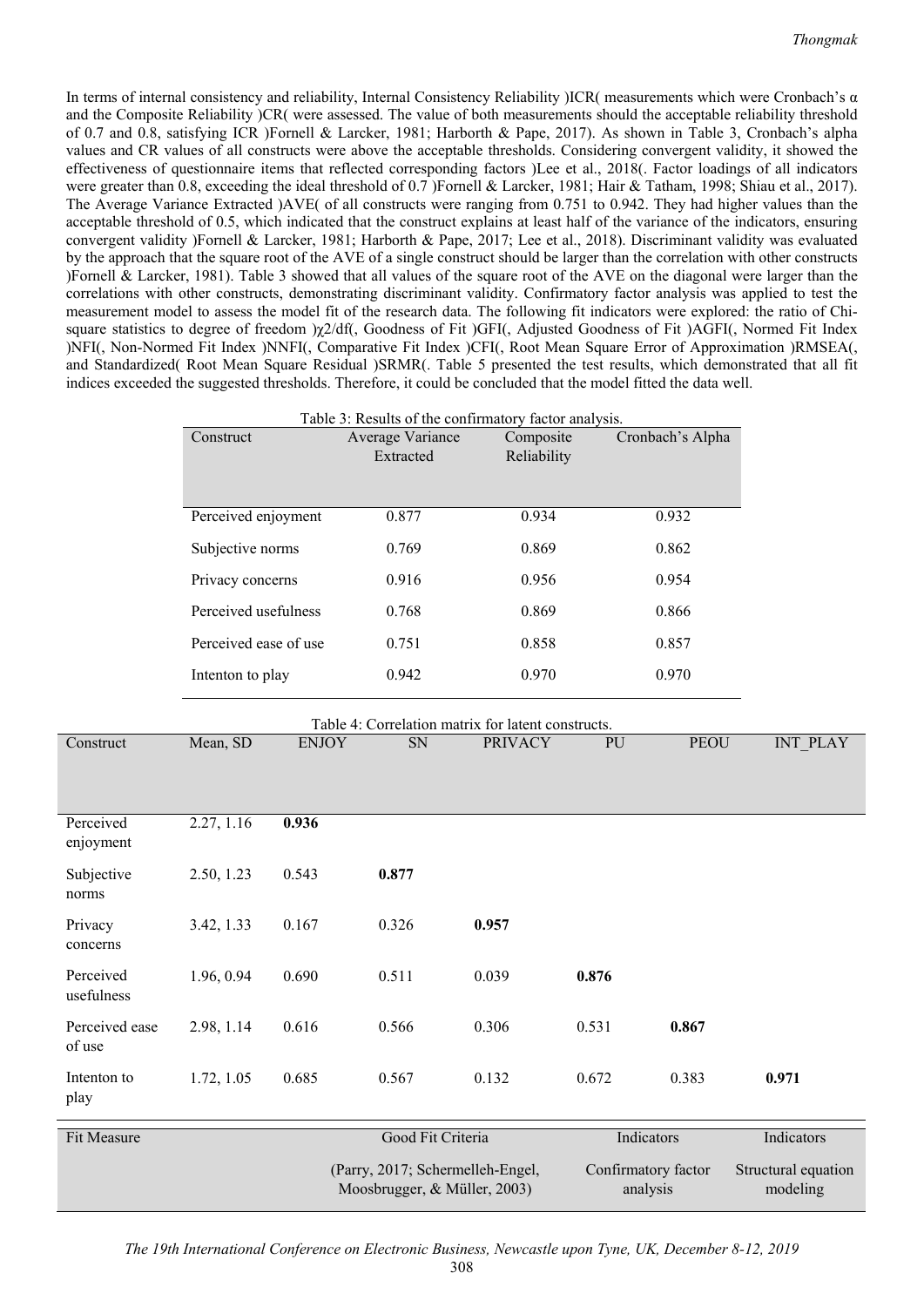| $X^2$ df                                           | $X^2$ df <= 2     | 1.360  | 1.414  |
|----------------------------------------------------|-------------------|--------|--------|
| Goodness of Fit (GFI)                              | $GFI > = 0.95$    | 0.962  | 0.958  |
| Adjusted Goodness of Fit (AGFI)                    | $AGFI \ge 0.90$   | 0.923  | 0.920  |
| Normed Fit Index (NFI)                             | $NFI \ge 0.95$    | 0.976  | 0.974  |
| Non-Normed Fit Index (NNFI)                        | $NNFI \ge 0.97$   | 0.989  | 0.988  |
| Comparative Fit Index (CFI)                        | $CFI \ge 0.97$    | 0.994  | 0.992  |
| Root Mean Square Error of<br>Approximation (RMSEA) | RMSEA $\leq 0.05$ | 0.041  | 0.044  |
| Standardized) Root Mean Square<br>Residual (SRMR)  | $SRMR \leq 0.05$  | 0.0197 | 0.0283 |

### Table 5: CFA and SEM: Model fit.

The values in the diagonal row are the square roots of the average variance extracted, and the others are the correlation between constructs. The sample size is 215.

### **The Structural Equation Model Analysis**



Note: \*\*\* Significant at *p*<0.001 level, \*\* Significant at *p*<0.01 level, \* Significant at *p*<0.05 level. Figure 2: Structural path coefficients.

The next step was to explore the structural model fit by path analysis with latent constructs. The analysis results and the fit indices of the Structural Equation Modeling (SEM) were shown in Table 5. Ten of the twelve paths in the research model were significant, but nine of ten hypotheses were supported, as shown in Figure 2. The model accounted for 60.4, 53.3, 33.0, and 43.4 percent of the variances in intention to play a mobile location-based AR game, perceived usefulness, perceived ease of use, and perceived enjoyment orderly. All factors directly or directly contributed significant roles in persuading non-players to play a location-based AR game in the future. The coefficients of the model showed the positive relationships between nonplayers' perceived enjoyment for the game and their intention to play Pokemon Go in the future (H1: *β* = 0.429, *p* < 0.001) and perceived usefulness of Pokemon Go (H2: *β* = 0.522, *p* < 0.001). The model confirmed the importance of subjective norms by showing positive and significant relationships between subjective norms and perceived enjoyment (H3: *β* = 0.284, *p* < 0.001), perceived usefulness (H4:  $\beta$  = 0.200,  $p$  < 0.05), perceived ease of use (H5:  $\beta$  = 0.574,  $p$  < 0.001), and intention to play (H6:  $\beta$  = 0.284,  $p < 0.001$ ). Moreover, a negative and significant relationship was found between privacy concerns and perceived usefulness (H7: *β* = -0.156, *p* < 0.001), but no significant relationship between privacy concerns and intention to play (H8). The model supported a positive relationship between perceived ease of use and perceived enjoyment (H9: *β* = 0.453, *p* < 0.001) and showed a negative relationship between perceived ease of use and intention to use (H12: *β* = -0.236, *p* < 0.01), but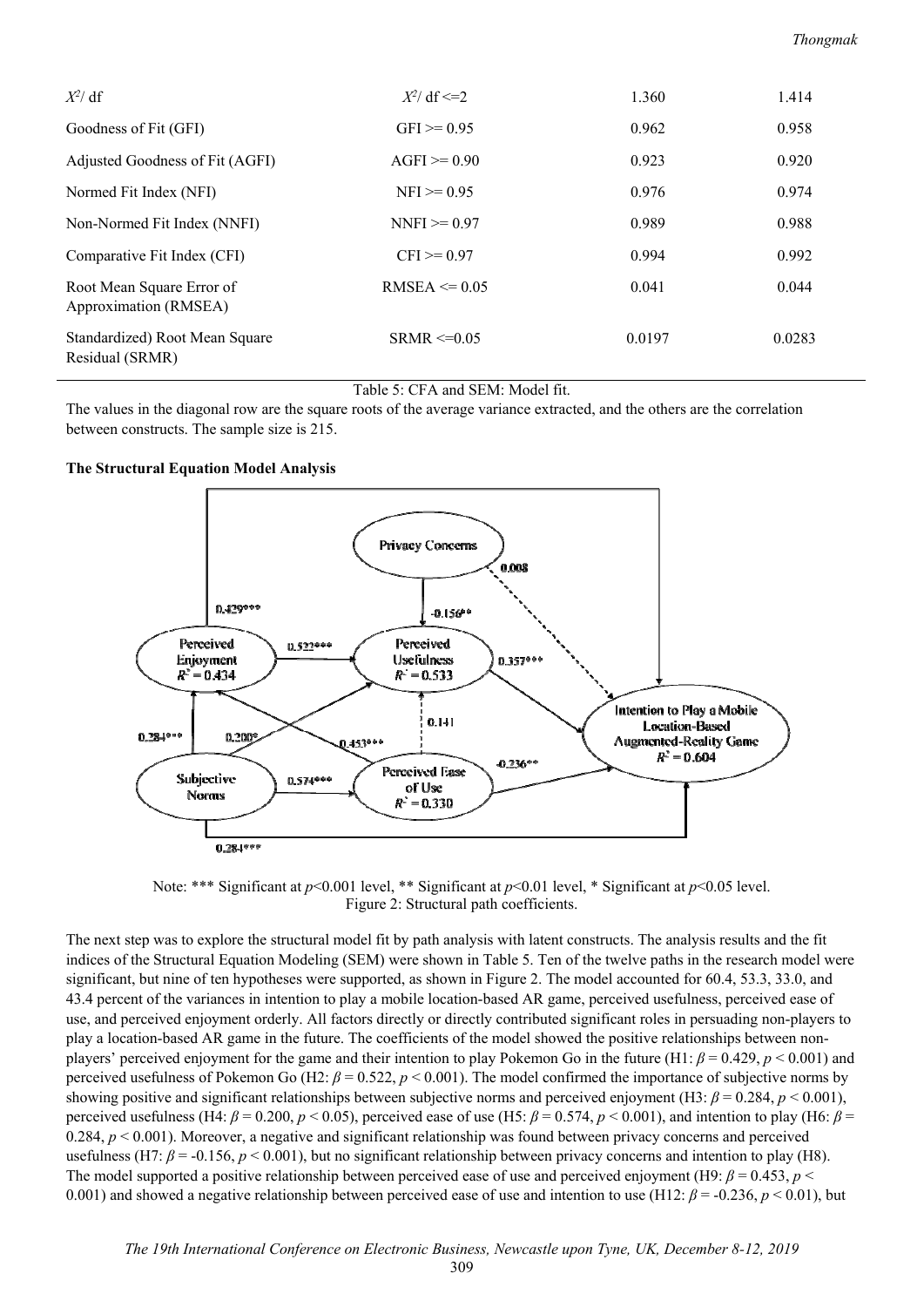no significant relationship between perceived ease of use and perceived usefulness (H10). Finally, a significant and positive relationship between perceived usefulness and intention to play the game in the future emerged (H11:  $\beta = 0.357$ ,  $p < 0.001$ ).

#### **DISCUSSION**

Table 6 presents a summary of the research results. Nine of twelve hypotheses are supported. The results harmonize with the assertions in the *Hypotheses and Research Model* section. However, this study yields different findings from some previous studies, presenting new knowledge in the context of location-based AR games in Thailand. For example, game enjoyment insignificantly associates with place attachment in the study of S. S. Wang and Hsieh (2018), but in this study perceived enjoyment plays important roles for both perceived usefulness and intention to play. This conforms to the study of Hamari and Keronen (2017) indicating that enjoyment is more significant for hedonic games rather than utilitarian games. Social influence insignificantly drives behavioral intention in the study of (Harborth & Pape, 2017) regarding Pokemon Go in Germany and the study of Zhang, Zhao, and Tan (2010) relating to online games, but subjective norms are fully supported their direct and indirect effects on intention to play Pokemon Go in this study. The effect of perceived usefulness on playing intention in this study is quite similar to the study of Hamari and Keronen (2017). Although perceived usefulness does not directly, but indirectly impact intention to play in other game studies such as online games, mobile games (Liu & Li, 2011; Yoon et al., 2013), perceived usefulness directly affects intention to play of Pokemon Go's non-adopters in Thailand. The insignificant relationship between perceived ease of use to perceived usefulness and the negative relationship between perceived ease of use an intention to play could be explain by the insignificant relationships between ease of use and usefulness and perceived ease of use and attitude to play in the study of Liu and Li (2011) and Yoon et al. (2013), the lower correlations or connections of perceived ease of use and players' attitude and perceived ease of use and perceived usefulness in hedonic games compared to utilitarian games (Hamari & Keronen, 2017), the insignificant relationship between ease of use and LBS app connectedness (Oh et al., 2019), and the insignificant relationship between perceived ease of use and attitude towards playing an online game (Zhang et al., 2010). The insignificant link between privacy concerns and intention to play a location-based AR game could be explained by the insignificant relationships of privacy concern and LBS satisfaction (Zhou, 2016), intention to use LBS (Mao & Zhang, 2014; Zhou, 2012), reuse intention and in-app purchase intention of Pokemon Go (Hamari et al., 2019).

Table 6: Summary of testing of hypotheses Hypothesis Supported/ Not supported/ Not supported/ Not supported/ Not supported/ Not supported

| Hypothesis 1. There is a positive relationship between perceived enjoyment and intention<br>to play a mobile location-based augmented-reality game.     | Supported     |
|---------------------------------------------------------------------------------------------------------------------------------------------------------|---------------|
| Hypothesis 2. There is a positive relationship between perceived enjoyment and perceived<br>usefulness.                                                 | Supported     |
| <b>Hypothesis 3.</b> There is a positive relationship between subjective norms and perceived<br>enjoyment.                                              | Supported     |
| Hypothesis 4. There is a positive relationship between subjective norms and perceived<br>usefulness.                                                    | Supported     |
| Hypothesis 5. There is a positive relationship between subjective norms and perceived<br>ease of use.                                                   | Supported     |
| <b>Hypothesis 6.</b> There is a positive relationship between subjective norms and intention to<br>play a mobile location-based augmented-reality game. | Supported     |
| Hypothesis 7. There is a negative relationship between privacy concerns and perceived<br>usefulness.                                                    | Supported     |
| Hypothesis 8. There is a negative relationship between privacy concerns and intention to<br>play a mobile location-based augmented-reality game.        | Not supported |
| Hypothesis 9. There is a positive relationship between perceived ease of use and perceived<br>enjoyment.                                                | Supported     |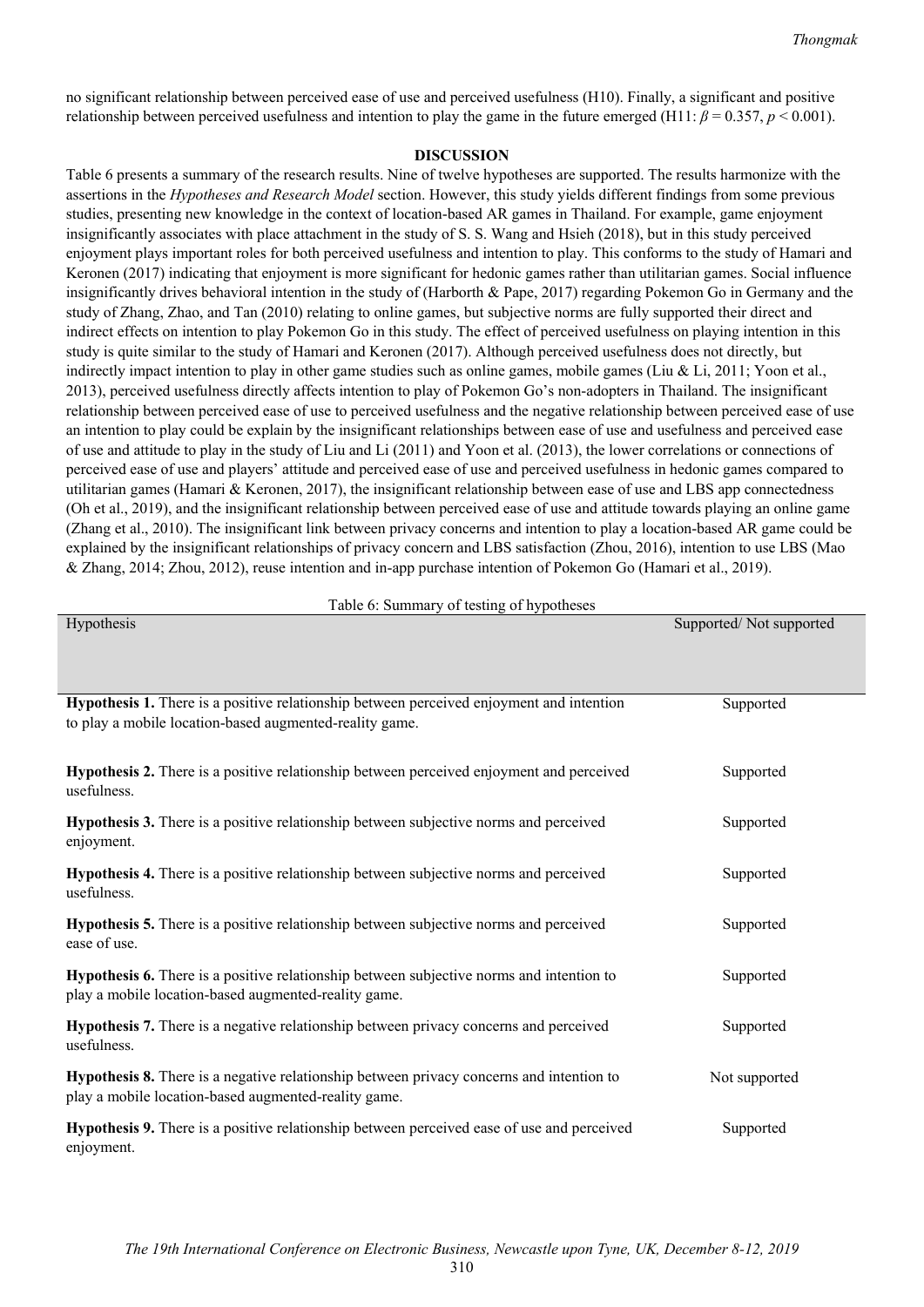| <b>Hypothesis</b>                                                                                                                                            | Supported/Not supported                              |
|--------------------------------------------------------------------------------------------------------------------------------------------------------------|------------------------------------------------------|
| Hypothesis 10. There is a positive relationship between perceived ease of use and<br>perceived usefulness.                                                   | Not supported                                        |
| <b>Hypothesis 11.</b> There is a positive relationship between perceived usefulness and intention<br>to play a mobile location-based augmented-reality game. | Supported                                            |
| Hypothesis 12. There is a positive relationship between perceived ease of use and<br>intention to play a mobile location-based augmented-reality game.       | Not supported (significant but in<br>a negative way) |

### **IMPLICATIONS**

From the theoretical aspects, this study contributes to the location-based AR game studies in several ways. First, it provides empirical support for an integrated model of the TAM constructs, TRA construct, and other motivational and barrier factors to understand the determinants of non-players' behavioral intention. One game type may be different from others such as social games and other online games (Hasan et al., 2016). Not so much studies in the location-based AR game literature incorporates TAM factors to study non-adopters' behavioral intention. Second, this study fulfills the gaming literature by exploring different sample groups i.e. non-players, studying-age and working-age non-adopters, which could improve literature knowledge about location-based AR games. Third, this study explores the relationships that have not been so much explored in the location-based AR games that are the relationships between enjoyment and usefulness, subjective norms and perceived enjoyment and perceived ease of use, privacy concerns and perceived usefulness, and perceived ease of use and perceived enjoyment. The empirical test shows the new roles that perceived enjoyment, subjective norms, privacy concerns, and perceived ease of use have in determining the intention to join games in the future. Exploring antecedents of perceived enjoyment helps to deeply understand the critical factors that enhance hedonic value and subjective norms are emphasized to be included when examining users' intentions (Hasan et al., 2016). This study shows the importance of these relationships in the context of Pokemon Go, which could be further applied to other game contexts. Fourth, this study presents the contrary results from the previous studies and the theory. In the context of Pokemon Go's non-adopters in Thailand, privacy concerns have only an indirect impact on intention instead of a direct impact. Due to the familiarity of mobile apps and the ease of use of mobile games, this study reveals a negative relationship between perceived ease of use and non-adopters' playing intention and an insignificant relationship between perceived ease of use and usefulness, which is consistent with some previous studies regarding mobile/ online games. Last, although Pokemon Go is in the popular game types that both full-time students and fulltime employees playing, they may not adopt the game, indicating the need to understand non-adopters more and how to convert them to be adopters.

This research has several practical implications for future location-based AR game developers and the providers of locationbased AR games, in creating new and pleasant game experiences and driving non-players' acceptance of these location-based AR games. Findings indicate that non-players will have the intention to play location-based AR games e.g. Pokemon Go in the future if they believe that they would have fun playing the game. If non-players perceive that the game could fulfill their needs or the game is useful for their lives, they may be will willing to play the game in the future. Non-players' intention to play the game will be increased if people around them support them to play the game or if they perceive that playing the game will make a good impression for others as well. Non-adopters' perceived usefulness could be increased by perceived enjoyment and the opinions of other people surrounding them. If non-adopters find that it is easy to control the game and play the game using less effort and other people persuade their gameplay, they will perceive high enjoyment from the game. Their beliefs about the game enjoyment could lead to the increase of perceived usefulness of other non-adopters close to them if they communicate their gratification. Moreover, the perception that the features such as map and AR in the game are clear and understandable could be raised by the peers of non-players. However, intention to play the game of non-players could be impeded by their concerns regarding that their personal information can become available to someone without their knowledge or used in a way that they do not foresee. Future location-based AR game developers should build the location-based AR games to include suitable game dynamics and mechanics such as collection, points, leaderboard, achievements and so on (González & Area, 2013) to increase perceived enjoyment for potential players. These game mechanics could help to make the game not to easy to win, but developers should maintain the interactions between users and game to be easy, to enhance the game enjoyment. Moreover, the game should utilize the distinctive points of LBS and AR technologies, for instance, nearby friends or simulating some online activities topping up on offline environments, to improve users' perceived enjoyment. Game developers should not collect unnecessary information from players and clearly announce the collected data, usage purposes, and the details of data transfer to other parties to users, to lower privacy concerns of potential adopters. Benefits such as social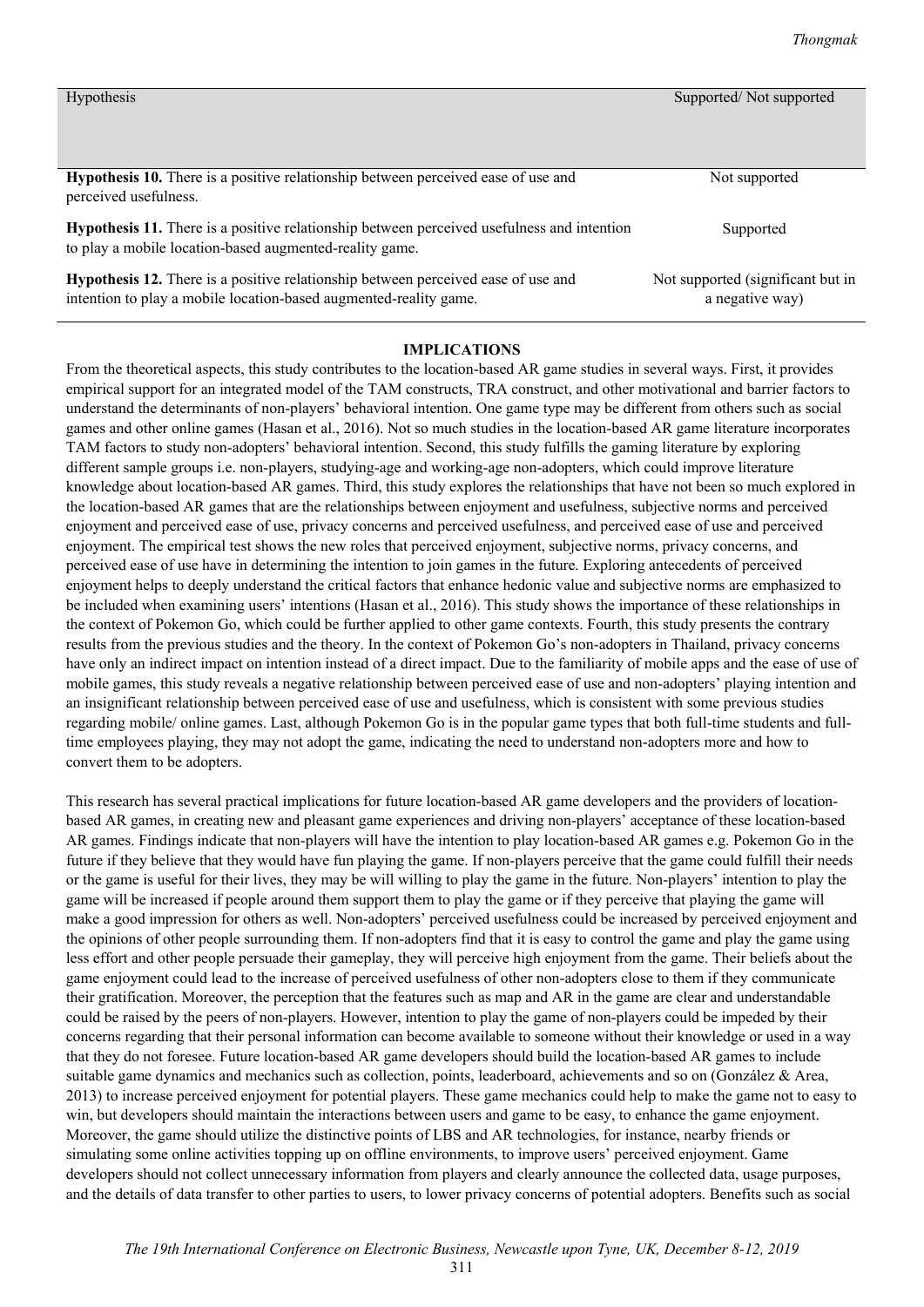benefits, emotional benefits, functional benefits, benefits for health, and so on should be added into the game since its design phase because potential users should feel that the game is useful, will complete their needs, or provide some benefits for their lives. The game should be designed to support social features such as playing with new friends getting more points, sharing new received rewards to others via the players' social media, or showing the summary of health benefits received from the game playing to other non-players. The game providers should promote these values to innovators and early adopters by having some marketing strategies to let them persuade others who are their friends, family, or peers. For instance, letting them make exclusive invitations to their friends or giving them special rewards e.g. Pokemon if they successfully invite their friends to join the game (to create early majority). For the group such as late majority or laggards, game providers should set some events that open to public (everyone) and also let existing players bring non-players (their family, friends, or acquaintances) to join. In these events, influencers should persuade potential users to try and give them more information e.g. the enjoyment and trialability of the game, and information about the game having no privacy invasion, simultaneously with conducting marketing promotions online through the game platform.

#### **Conclution, Limitation, And Future Research**

The purpose of this study was to specify the antecedents of non-players' intention to play a mobile location-based AR game (Pokemon Go) in the future, mainly from the TAM constructs (perceived usefulness and perceived ease of use), a social factor (subjective norms), a promising factor in the game context (perceived enjoyment), and an obstacle (privacy concerns). The proposed research model was empirically tested based on 215 non-players of Pokemon Go in Thailand, who were in studying age or working age. Data were analyzed using descriptive statistics, confirmatory factor analysis, and structural equation modeling. The results pointed out that perceived enjoyment, perceived usefulness, and subjective norms directly positively affected intention to play Pokemon Go of non-adopters, whereas perceived ease of use could decrease their intention to play. Perceived enjoyment and subjective norms also indirectly influenced the intention to play. On the contrary, privacy concerns indirectly lowered non-adopters' intention to play in the future. Alzahrani et al. (2017), who studied online game playing among Malaysian undergraduate students, emphasized that future research should expand to different age groups rather than students and gameplaying mediums such as mobile devices. They also found insignificant effects of subjective norms on usage and suggested further analysis of social context. This study shows empirical evidence for an integrated model to understand determinants of non-adopters' intention to adopt a mobile location-based AR game and also complete past studies in terms of sampling both full-time students and full-time employees. Findings in this study compare and contrast results, showing the importance of subjective norms and the negative impact of perceived ease of use on the intention to play, which contributes knowledge in the location-based AR game literature.

There are some limitations, which should be considered in this study as follows. First, the samples were collected using nonprobability sampling with students and employees in Thailand and the sample size was not large. Hence, the generalization of findings to other cultural environments may be limited. Future studies should collect more samples using quota sampling from other countries. Second, Vasseur and Kemp (2015) classified non-adopters as potential adopters and rejectors, but it was not categorized in this study. Thus, future research should gather data from various non-player groups, both potential adopters and rejecters, and compare and contrast between groups, to expand the research results. Third, perceived ease of use has a negative impact on the intention to play and has no impact on perceived usefulness. Although the insignificant effect is in line with some game studies, there is an avenue for future research using qualitative analysis to explore the reasons why it yields a negative impact or insignificant result. Fourth, this study focuses on intention to play the game in the future, future studies could deeply explore the levels of technology rejection and investigate barrier factors such as level of flexibility and risk factors such as (studying/ job) performance risk. In addition, future work should compare the benefit and risk factors influencing non-players and players, to enhance suggestions for location-based AR practitioners to develop different strategies and overcome obstacles for players and potential players. Future studies should add some control factors such as age and gender into the model to thoroughly understand the antecedents of users' intention to play. Last, this study focuses only on non-players of Pokemon Go, future research should replicate this study to other mobile location-based AR games such as Let's Hunt Monsters, Jurassic Park Alive, The Walking Dead Our World, Harry Potter Wizards Unite, and Ghostbusters World, which may have different design of game aesthetics, dynamics, and mechanics.

#### **REFERENCES**

Alzahrani, A. I., Mahmud, I., Ramayah, T., Alfarraj, O., & Alalwan, N. (2017). Extending the theory of planned behavior (TPB) to explain online game playing among Malaysian undergraduate students. *Telematics and Informatics*, 34(4), 239- 251.

Bentler, P. M., & Chou, C.-P. (1987). Practical issues in structural modeling. Sociological Methods & Research, 16(1), 78-117. Chang, I.-C., Liu, C.-C., & Chen, K. (2014). The effects of hedonic/utilitarian expectations and social influence on continuance intention to play online games. *Internet research*, 24(1), 21-45.

Chinomona, R. (2013). Mobile gaming perceived enjoyment and ease of play as predictors of student attitude and mobile gaming continuance intention. *Mediterranean Journal of Social Sciences*, 4(14), 237.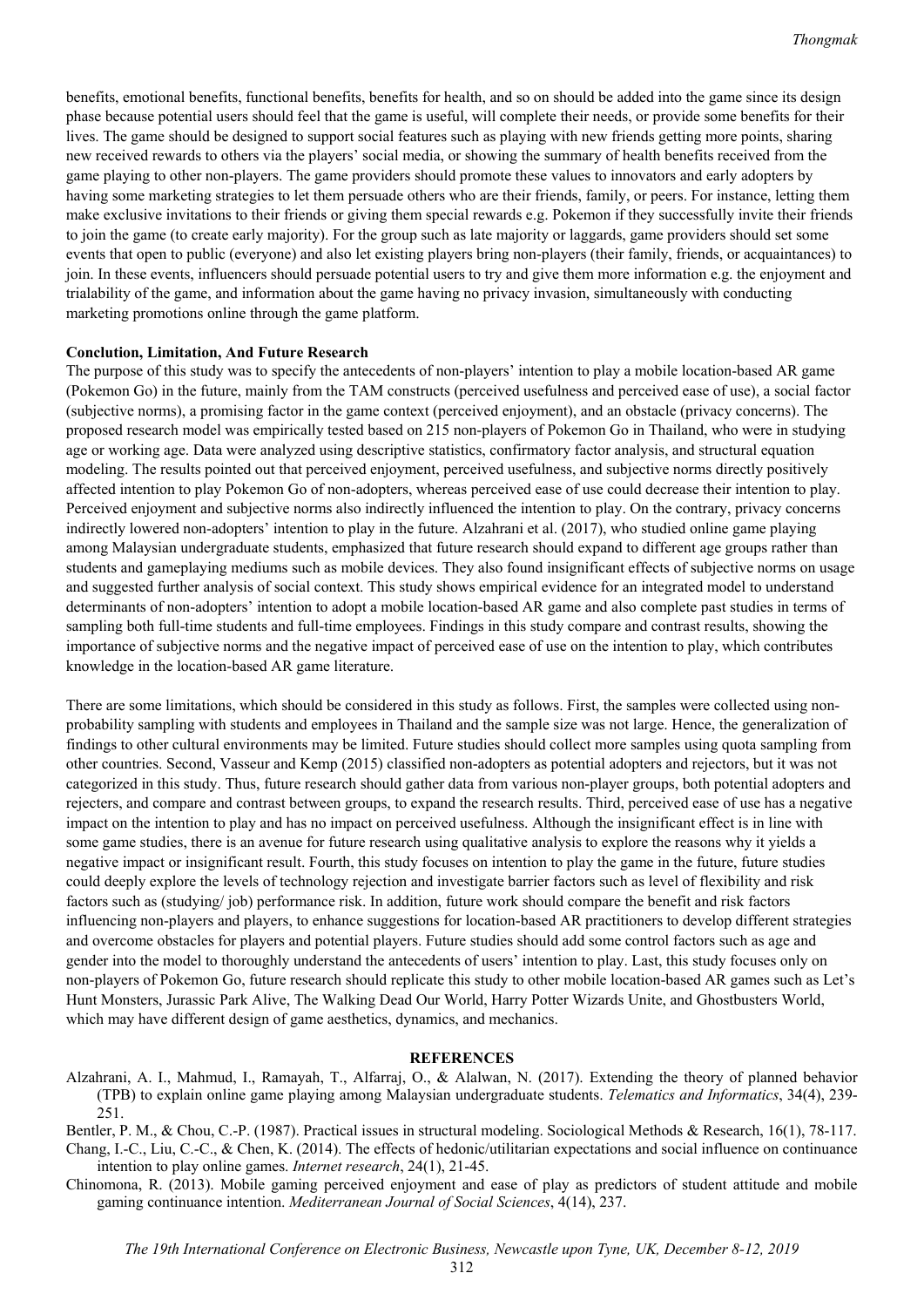- Chong, A. Y.-L. (2013). Understanding mobile commerce continuance intentions: an empirical analysis of Chinese consumers. J*ournal of Computer Information Systems*, 53(4), 22-30.
- Fan, L., Gu, J.-C., Suh, Y.-H., & Lee, S.-C. (2012). How to attract Chinese online game users: An empirical study on the determinants affecting intention to use Chinese online games. *Asian journal on quality*, 13(1), 7-21.
- Fang, X., & Zhao, F. (2010). Personality and enjoyment of computer game play. *Computers in Industry*, 61(4), 342-349.
- Fornell, C., & Larcker, D. F. (1981). Evaluating structural equation models with unobservable variables and measurement error. *Journal of Marketing Research*, 39-50.
- Ghazali, E., Mutum, D. S., & Woon, M.-Y. (2019). Exploring player behavior and motivations to continue playing Pokémon GO. *Information Technology & People*, 32(3), 646-667.
- González, C., & Area, M. (2013). Breaking the Rules: Gamification of Learning and Educational Materials. Paper presented at the *Proceedings of the 2nd International Workshop on Interaction Design in Educational Environments*, SciTePress.
- Ha, I., Yoon, Y., & Choi, M. (2007). Determinants of adoption of mobile games under mobile broadband wireless access environment. *Information & Management*, 44(3), 276-286.
- Hair, J. F., Black, B., Babin, B., & Anderson, R. E. (2010). *Multivariate Data Analysis* (7th Edition). Uppersaddle River, New Jersey: Pearson Education International.
- Hamari, J., & Keronen, L. (2017). Why do people play games? A meta-analysis. *International Journal of Information Management*, 37(3), 125-141.
- Hamari, J., Malik, A., Koski, J., & Johri, A. (2019). Uses and Gratifications of Pokémon Go: Why do People Play Mobile Location-Based Augmented Reality Games? *International Journal of Human–Computer Interaction*, 35(9), 804-819.
- Harborth, D., & Pape, S. (2017, October). Exploring the hype: Investigating technology acceptance factors of Pokémon Go. In *2017 IEEE International Symposium on Mixed and Augmented Reality (ISMAR)* (pp. 155-168). IEEE.
- Chen, A., Lu, Y., & Wang, B. (2016). Enhancing perceived enjoyment in social games through social and gaming factors. *Information Technology & People*, *29*(1), 99-119.
- Ho, S.-C., Chen, J.-L., & Luo, S.-T. (2015). What Users Want: the Factors that Determine the Retention of Social Location-Based Services. *Pacific Asia Journal of the Association for Information Systems*, 7(1).
- Hsiao, C.-C., & Chiou, J.-S. (2012). The effects of a player's network centrality on resource accessibility, game enjoyment, and continuance intention: A study on online gaming communities. *Electronic Commerce Research and Applications*, 11(1), 75-84.
- Hsiao, K.-L., Lytras, M. D., & Chen, C.-C. (2019). An in-app purchase framework for location-based AR games: the case of Pokémon Go. *Library Hi Tech*.
- Hsu, M.-H., Chang, C.-M., Lin, H.-C., & Lin, Y.-W. (2015). Determinants of continued use of social media: the perspectives of uses and gratifications theory and perceived interactivity. *Information Research*, 20(2).
- Huang, T.-L., & Liao, S. (2015). A model of acceptance of augmented-reality interactive technology: the moderating role of cognitive innovativeness. *Electronic Commerce Research*, 15(2), 269-295.
- Jang, S., & Liu, Y. (2019). Continuance use intention with mobile augmented reality games: Overall and multigroup analyses on Pokémon Go. *Information Technology & People*.
- Junglas, I. A., & Spitzmuller, C. (2005, January). A research model for studying privacy concerns pertaining to location-based services. In *Proceedings of the 38th Annual Hawaii International Conference on System Sciences* (pp. 180b-180b). IEEE.
- Kerlinger, F. N. (1973). *Foundations of behavioral research: Educational, psychological and sociological inquiry*. Holt Rinehart and Winston.
- Kim, H., Lee, H., Cho, H., Kim, E., & Hwang, J. (2018). Replacing self-efficacy in physical activity: unconscious intervention of the AR game, Pokémon Go. *Sustainability*, 10(6), 1971.
- Krasnova, H., & Veltri, N. F. (2010, January). Privacy calculus on social networking sites: Explorative evidence from Germany and USA. In *2010 43rd Hawaii International Conference on System Sciences* (pp. 1-10). IEEE.
- Lee, C.-H., Chiang, H.-S., & Hsiao, K.-L. (2018). What drives stickiness in location-based AR games? An examination of flow and satisfaction. *Telematics and Informatics*, 35(7), 1958-1970.
- Li, Y. (2011). Empirical studies on online information privacy concerns: Literature review and an integrative framework. *Communications of the Association for Information Systems, 28*(1), Article 28.
- Lin, H.-H., Wang, Y.-S., & Chou, C.-H. (2012). Hedonic and utilitarian motivations for physical game systems use behavior. *International Journal of Human-Computer Interaction*, 28(7), 445-455.
- Lin, H.-Y., & Chiang, C.-H. (2013). Analyzing behaviors influencing the adoption of online games from the perspective of virtual contact. *Social Behavior and Personality: an international journal*, 41(1), 113-122.
- Liu, Y., & Li, H. (2011). Exploring the impact of use context on mobile hedonic services adoption: An empirical study on mobile gaming in China. *Computers in human behavior*, 27(2), 890-898.
- Mao, E., & Zhang, J. (2014). Gender Differences in the Effect of Privacy on Location-Based Services Use on Mobile Phones.
- Merikivi, J., Tuunainen, V., & Nguyen, D. (2017). What makes continued mobile gaming enjoyable? *Computers in human behavior*, 68, 411-421.
- Mousavizadeh, M., & Kim, D. (2015). A study of the effect of privacy assurance mechanisms on self-disclosure in social networking sites from the view of protection motivation theory. Paper presented at the *Americas Conference on Information Systems* (AMCIS), Puerto Rico.
- Ofori, K. S., Larbi-Siaw, O., Fianu, E., Gladjah, R. E., & Boateng, E. O. Y. (2016). Factors influencing the continuance use of mobile social media: The effect of privacy concerns. *Journal of Cyber Security and Mobility*, 4(3), 105-124.